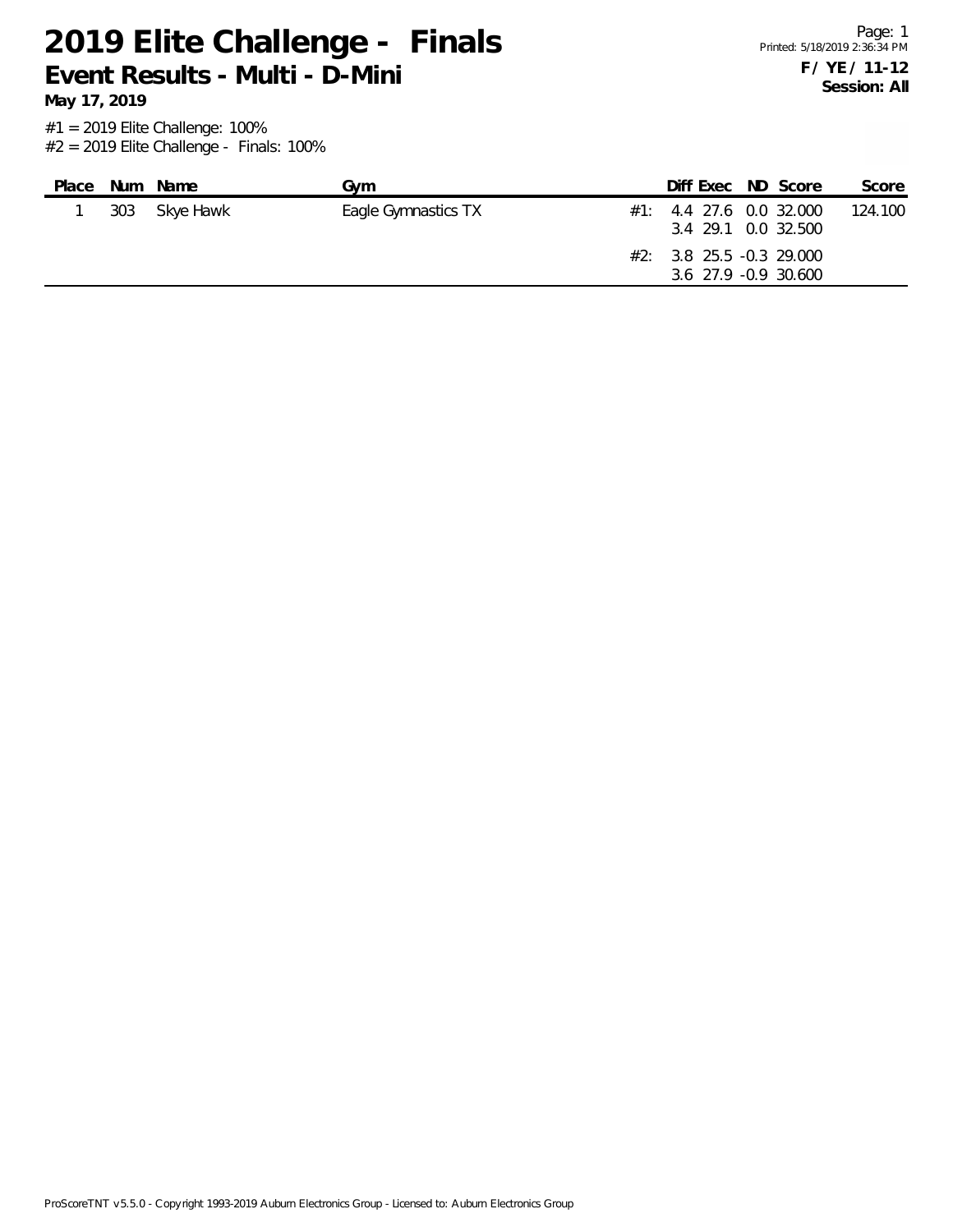**May 17, 2019**

| Place | <b>Num</b> | Name                   | Gym                        | Diff Exec<br>ND Score<br>Score                                        |
|-------|------------|------------------------|----------------------------|-----------------------------------------------------------------------|
| 1     | 159        | <b>Braxton Higgins</b> | Skywalkers                 | $6.0$ 28.2<br>0.0 34.200<br>134.500<br>#1:<br>27.9 -0.9 32.600<br>5.6 |
|       |            |                        |                            | 5.2 28.8<br>#2:<br>0.0 34.000<br>28.5<br>5.2<br>0.0 33.700            |
| 2     | 311        | Van Larson             | Air Sports                 | 129.500<br>6.0 27.0 -1.2 31.800<br>#1:<br>27.3<br>0.0 32.500<br>5.2   |
|       |            |                        |                            | #2:<br>0.0 32.100<br>4.8 27.3<br>5.2 27.9<br>0.0 33.100               |
| 3     | 161        | Ryan Maccagnan         | <b>Stars Gymnastics</b>    | 128.200<br>#1:<br>6.8 28.5 -0.3 35.000<br>28.2<br>0.0 35.400<br>7.2   |
|       |            |                        |                            | #2:<br>2.8 19.8<br>$0.0$ 22.600<br>27.6<br>0.0 35.200<br>7.6          |
| 4     | 163        | Jayce Percival         | Gymnast Factory            | 127.000<br>7.6 28.2<br>0.0 35.800<br>#1:<br>7.2 28.2<br>0.0 35.400    |
|       |            |                        |                            | #2:<br>7.2 27.0 -0.9 33.300<br>2.4 20.1<br>0.0 22.500                 |
| 5     | 156        | <b>Cristian Orth</b>   | So Cal TTC                 | 5.2 28.5 -0.3 33.400<br>122.400<br>#1:<br>5.6 28.5<br>0.0 34.100      |
|       |            |                        |                            | #2:<br>5.2 26.7<br>0.0 31.900<br>3.2 19.8<br>0.0 23.000               |
| 6     | 157        | Alexander Cole         | <b>Dynamite Gymnastics</b> | 111.500<br>4.4 28.5<br>#1:<br>0.0 32.900<br>20.1<br>0.0 22.900<br>2.8 |
|       |            |                        |                            | #2:<br>19.8<br>0.0 23.000<br>3.2<br>27.9<br>0.0 32.700<br>4.8         |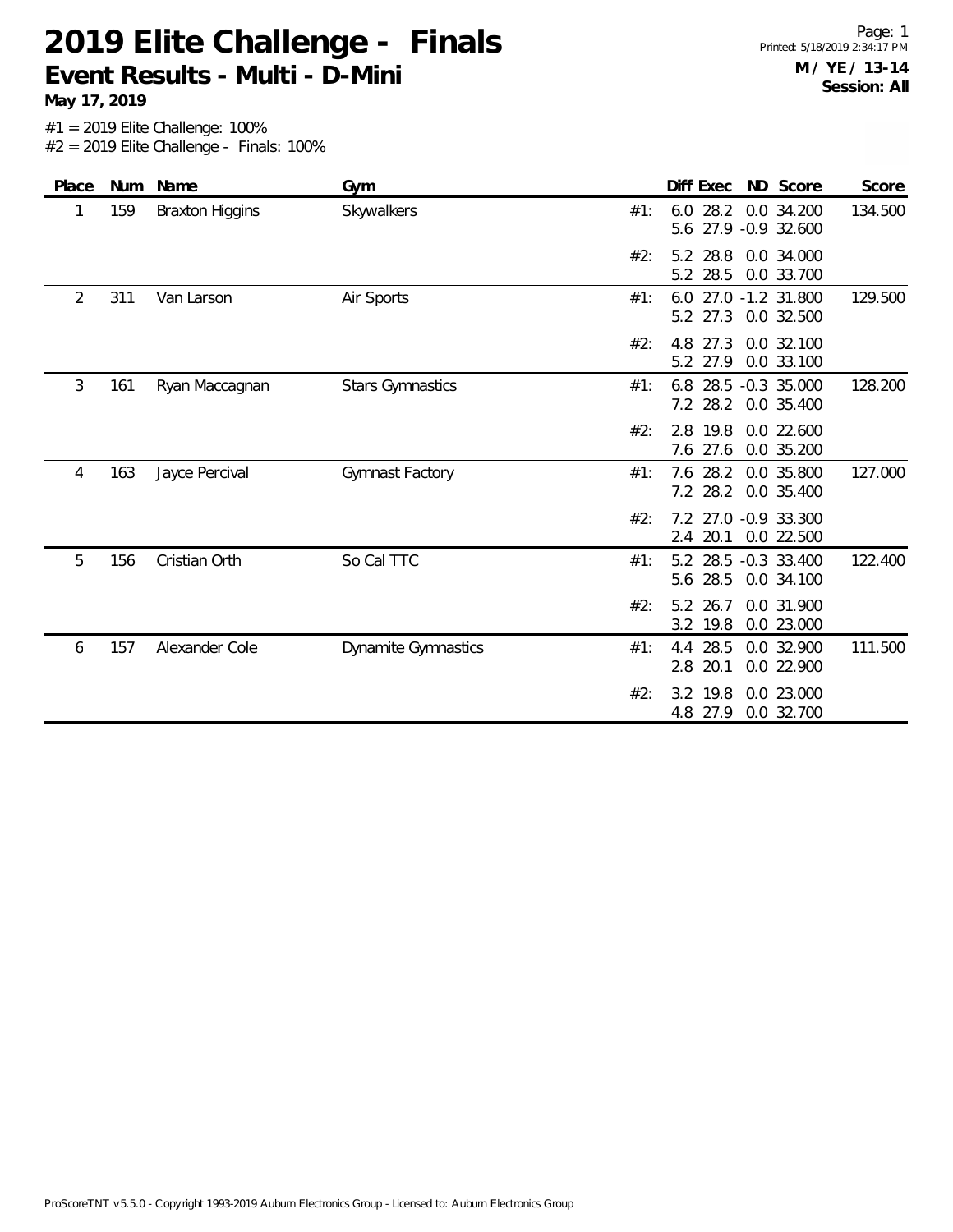**May 17, 2019**

| Place          |     | Num Name             | Gym                 |     | Diff Exec                                    |                                  | ND Score                       | Score   |
|----------------|-----|----------------------|---------------------|-----|----------------------------------------------|----------------------------------|--------------------------------|---------|
| 1              | 277 | Logan McCoy          | <b>ETA</b>          | #1: | 4.4 28.5<br>27.9<br>4.4                      |                                  | 0.0 32.900<br>0.0 32.300       | 131.500 |
|                |     |                      |                     | #2: | 28.5<br>3.7<br>28.5<br>5.6                   |                                  | 0.0 32.200<br>0.0 34.100       |         |
| $\overline{2}$ | 304 | Sahanna Doherty      | Fox Valley T&T      | #1: | 5.6 27.9<br>4.8 27.9                         |                                  | 0.0 33.500<br>0.0 32.700       | 130.700 |
|                |     |                      |                     | #2: | 4.8<br>4.8 27.6                              |                                  | 27.6 -0.3 32.100<br>0.0 32.400 |         |
| 3              | 158 | Madison Zander       | Let It Shine        | #1: | 4.8 28.2<br>4.8 27.9                         |                                  | 0.0 33.000<br>0.0 32.700       | 129.500 |
|                |     |                      |                     | #2: | 4.8<br>4.4 27.6 0.0 32.000                   |                                  | 27.9 - 0.9 31.800              |         |
| 4              | 155 | Reese Nichols        | Kris Power Tumbling | #1: | 4.8 27.6 -1.2 31.200<br>28.5<br>4.0          |                                  | 0.0 32.500                     | 128.200 |
|                |     |                      |                     | #2: | 4.4 27.6<br>4.3<br>28.2                      |                                  | 0.0 32.000<br>0.0 32.500       |         |
| 5              | 307 | Ava Binkowski        | <b>ESCX</b>         | #1: | 4.8 27.9<br>4.8 28.2                         |                                  | 0.0 32.700<br>0.0 33.000       | 127.500 |
|                |     |                      |                     | #2: | 28.5<br>3.9<br>3.9 26.4 -0.9 29.400          |                                  | 0.0 32.400                     |         |
| 6              | 308 | Rylee Chapman        | 3T1                 | #1: | 4.4 27.6 0.0 32.000<br>4.4 27.6 -0.9 31.100  |                                  |                                | 126.500 |
|                |     |                      |                     | #2: | 27.6<br>4.4<br>3.5 27.9                      |                                  | 0.0 32.000<br>0.0 31.400       |         |
| 7T             | 313 | Lotta Mozes          | Air Sports          | #1: | 5.6<br>28.2<br>28.2<br>6.0                   |                                  | 0.0 33.800<br>0.0 34.200       | 124.200 |
|                |     |                      |                     | #2: | 2.4 20.1<br>5.2 28.5                         |                                  | 0.0 22.500<br>0.0 33.700       |         |
| 8T             | 314 | Morgan VanDyck       | Fox Valley T&T      | #1: | 4.4 27.9<br>3.2 27.9                         |                                  | 0.0 32.300<br>0.0 31.100       | 124.200 |
|                |     |                      |                     | #2: | 3.9 27.3 0.0 31.200<br>3.5 27.0 -0.9 29.600  |                                  |                                |         |
| 9              | 309 | Alexis Gustavson     | Pwerhouse           | #1: | 4.8 27.3 -1.5 30.600<br>4.4 27.6 0.0 32.000  |                                  |                                | 62.600  |
|                |     |                      |                     | #2: | 0.0<br>$0.0\,$                               | $0.0\quad 0.0$<br>$0.0\ 0.0$     | 0.000<br>0.000                 |         |
| 10             | 306 | Rosalie Thongphay    | SGT                 | #1: | 4.4 27.3 -0.9 30.800<br>5.2 27.3 -1.2 31.300 |                                  |                                | 62.100  |
|                |     |                      |                     | #2: | 0.0<br>0.0                                   | $0.0\quad 0.0$<br>$0.0\quad 0.0$ | 0.000<br>0.000                 |         |
| 11             | 310 | <b>Emily Landers</b> | Top Star            | #1: | 4.8 27.9 0.0 32.700<br>2.0 26.7 -0.3 28.400  |                                  |                                | 61.100  |
|                |     |                      |                     | #2: | 0.0<br>0.0                                   | $0.0\quad 0.0$<br>$0.0\quad 0.0$ | 0.000<br>0.000                 |         |
|                |     |                      |                     |     |                                              |                                  |                                |         |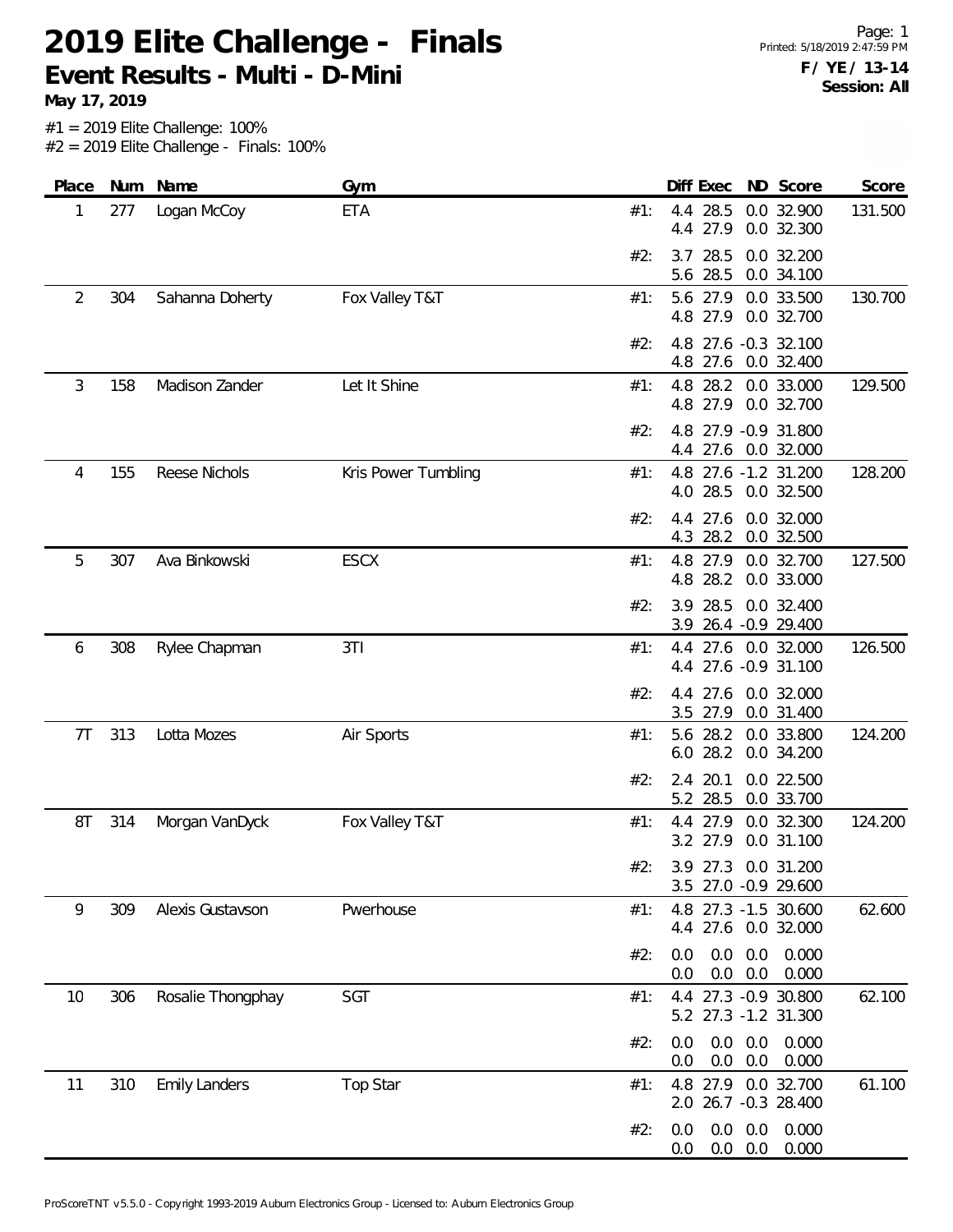Page: 2 Printed: 5/18/2019 2:47:59 PM **F / YE / 13-14 Session: All**

**May 17, 2019**

| Place           | Num Name             | Gvm               | Diff Exec ND Score                                                                                          |       | Score  |
|-----------------|----------------------|-------------------|-------------------------------------------------------------------------------------------------------------|-------|--------|
| 12 <sup>2</sup> | 162 Holly Richardson | Airborne Colorado | $\#1$ : 3.7 27.9 0.0 31.600<br>$0.0$ $0.0$ $0.0$ $0.000$<br>#2: 0.0 0.0 0.0 0.000<br>$0.0 \quad 0.0$<br>0.O | 0.000 | 31.600 |
|                 |                      |                   |                                                                                                             |       |        |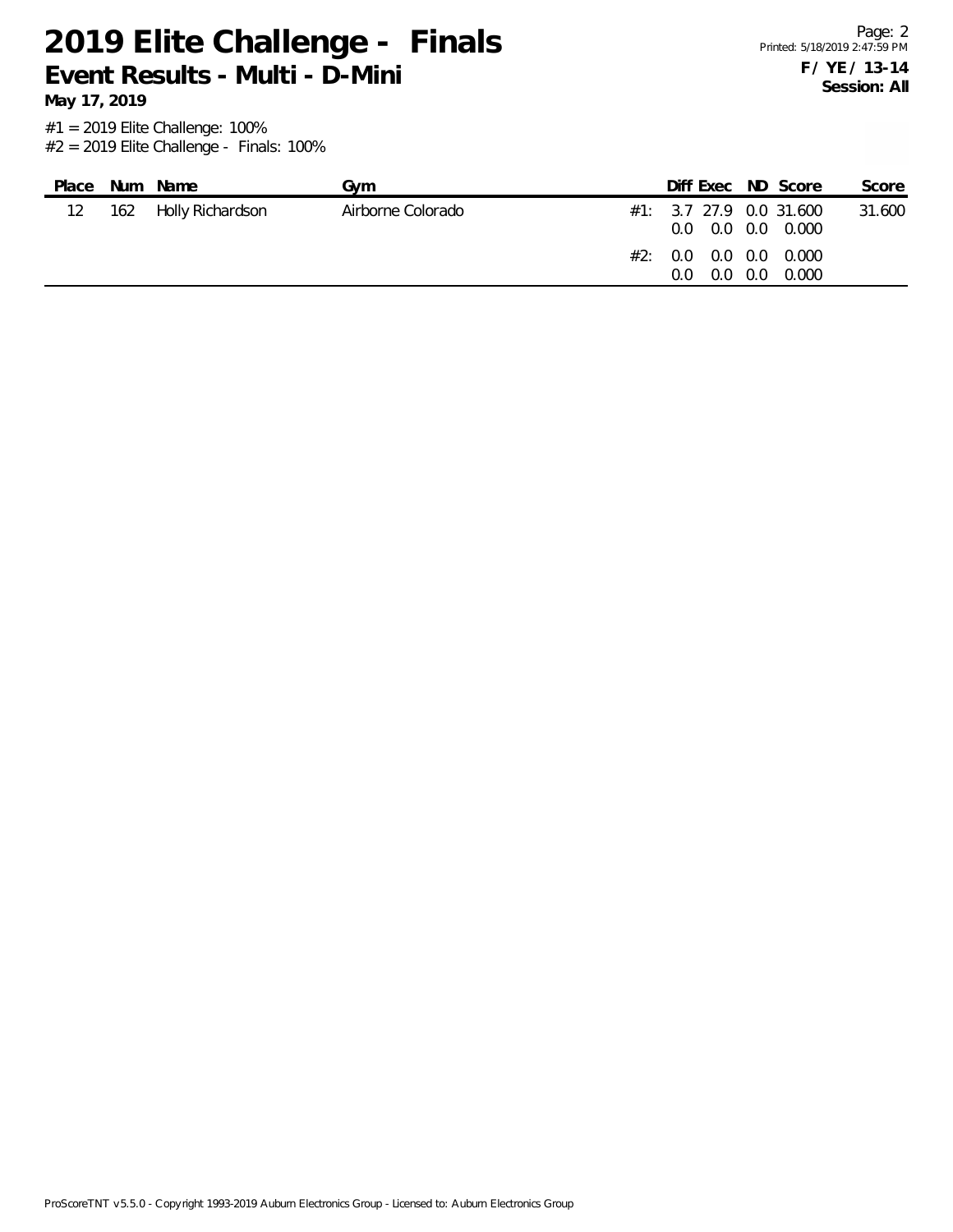**May 17, 2019**

| Place | <b>Num</b> | Name          | Gym                        |     | Diff Exec                                    |            | ND Score            | Score   |
|-------|------------|---------------|----------------------------|-----|----------------------------------------------|------------|---------------------|---------|
|       | 284        | Dylan McGuire | Trevinos                   | #1: | $6.0$ 27.9<br>6.4 27.9 -0.9 33.400           |            | 0.0 33.900          | 120.000 |
|       |            |               |                            | #2: | 3.5 28.8 0.0 32.300<br>$0.6$ 19.8            |            | 0.0 20.400          |         |
| 2     | 139        | Smith Light   | <b>Integrity Athletics</b> | #1: | 5.6 28.5 0.0 34.100<br>6.4 27.9 -0.3 34.000  |            |                     | 102.200 |
|       |            |               |                            | #2: | 5.6 28.5<br>0.0<br>0.0                       | 0.0        | 0.0 34.100<br>0.000 |         |
| 3     | 115        | Chris Butler  | <b>Dynamite Gymnastics</b> | #1: | 5.2 27.6 -0.3 32.500<br>4.4 27.3 -0.9 30.800 |            |                     | 95.400  |
|       |            |               |                            | #2: | 4.8 27.3 0.0 32.100<br>0.0<br>0.0            | 0.0        | 0.000               |         |
| 4     | 138        | Derek Smegal  | <b>Dynamite Gymnastics</b> | #1: | 5.2 27.9 -0.9 32.200<br>4.8 28.5             |            | 0.0 33.300          | 65.500  |
|       |            |               |                            | #2: | 0.0<br>0.0<br>0.0<br>0.0                     | 0.0<br>0.0 | 0.000<br>0.000      |         |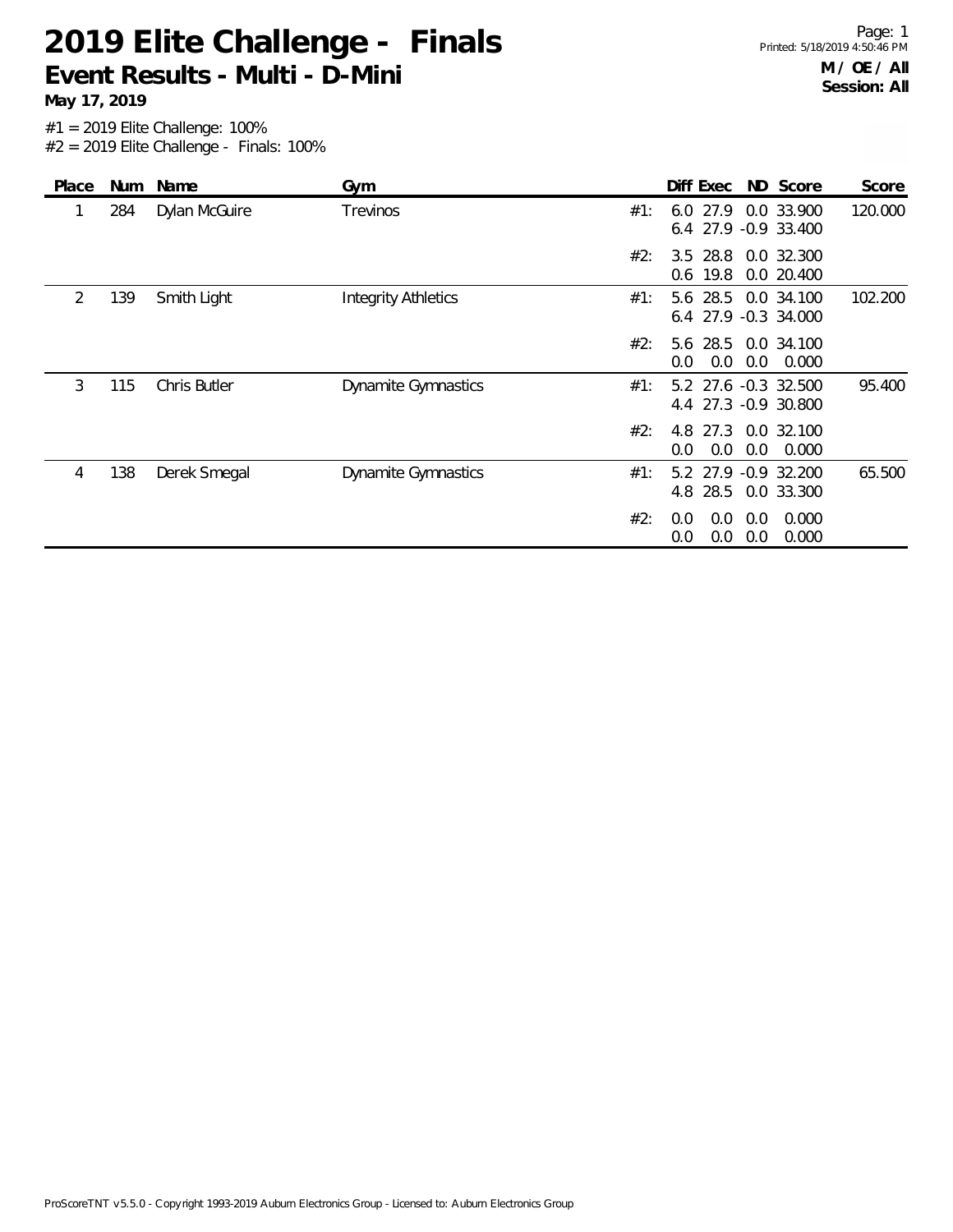**May 17, 2019**

| Place |     | Num Name     | Gvm     | Diff Exec ND Score                                  |  | Score   |
|-------|-----|--------------|---------|-----------------------------------------------------|--|---------|
|       | 465 | Niah Johnson | TAG USA | $\#1$ : 4.8 28.2 -0.9 32.100<br>4.8 28.2 0.0 33.000 |  | 128.100 |
|       |     |              |         | $\#2$ : 4.4 27.6 0.0 32.000<br>3.4 27.6 0.0 31.000  |  |         |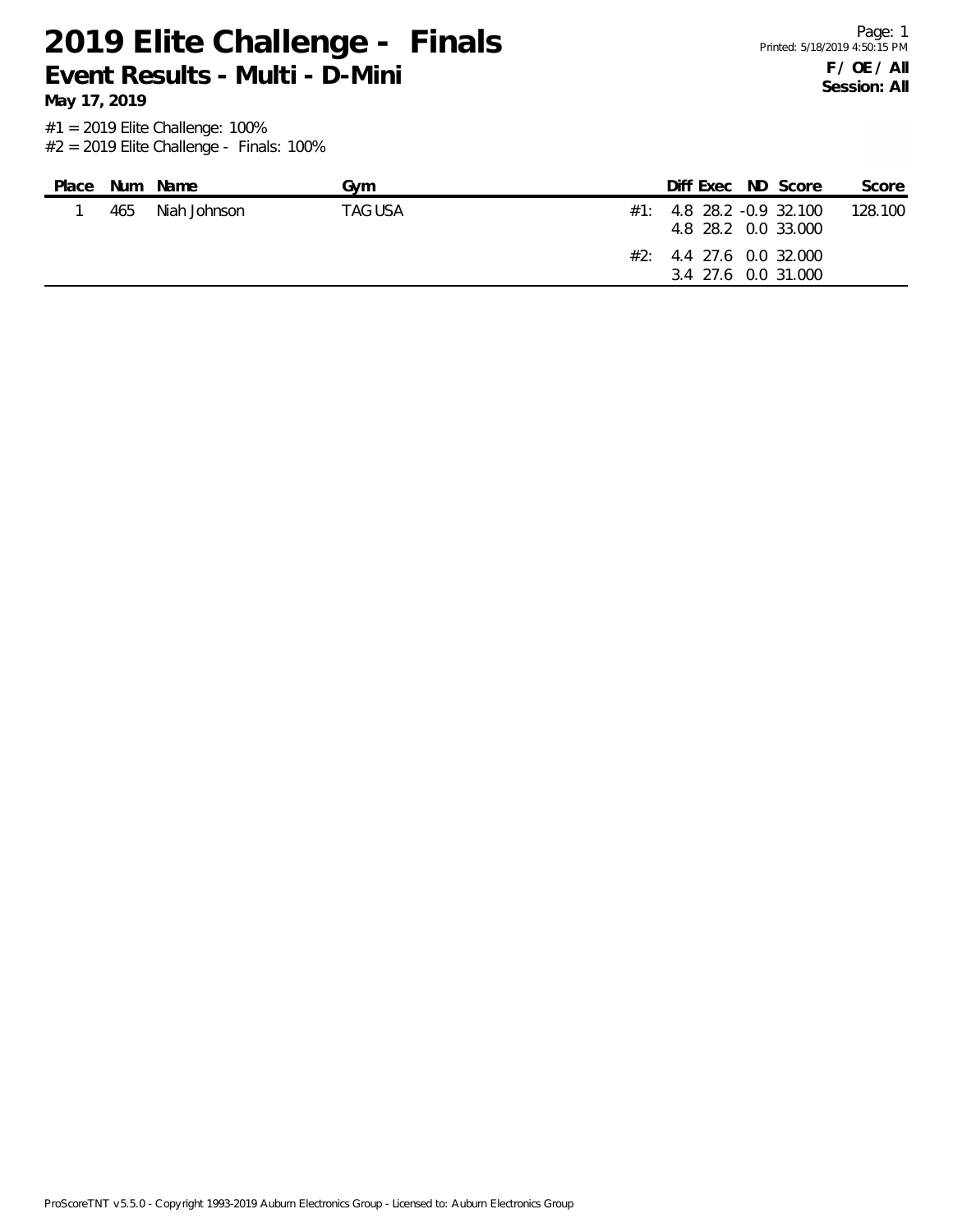**May 17, 2019**

| Place          | Num | Name            | Gym                        |     |            | Diff Exec            |                              | ND Score                                     | Score   |
|----------------|-----|-----------------|----------------------------|-----|------------|----------------------|------------------------------|----------------------------------------------|---------|
| 1              | 202 | Changa Anderson | <b>Silver Stars</b>        | #1: | 6.8        | 27.9                 |                              | 7.2 28.8 -0.9 35.100<br>0.0 34.700           | 142.400 |
|                |     |                 |                            | #2: | 6.9        | 7.2 29.1<br>29.4     |                              | 0.0 36.300<br>0.0 36.300                     |         |
| $\overline{2}$ | 102 | Dom Dumas       | Air Extreme                | #1: | 6.9        | 28.5<br>6.4 29.1     |                              | 0.0 35.400<br>0.0 35.500                     | 141.200 |
|                |     |                 |                            | #2: | 6.4<br>6.0 | 28.2<br>29.7         |                              | 0.0 34.600<br>0.0 35.700                     |         |
| 3              | 200 | Aniket Rahane   | Team Legacy                | #1: |            |                      |                              | 7.3 28.5 -0.3 35.500<br>7.6 28.5 -0.9 35.200 | 139.500 |
|                |     |                 |                            | #2: | 6.4<br>6.0 | 27.9<br>28.5         |                              | 0.0 34.300<br>0.0 34.500                     |         |
| 4              | 217 | Hunter Moravec  | <b>ESCX</b>                | #1: | 8.0        | 6.8 28.2<br>27.6     |                              | 0.0 35.000<br>0.0 35.600                     | 139.000 |
|                |     |                 |                            | #2: | 6.4        | 6.8 27.6<br>27.6     |                              | 0.0 34.400<br>0.0 34.000                     |         |
| 5              | 215 | Jace Williams   | <b>NVG</b>                 | #1: |            | 6.8 28.2<br>6.4 28.5 |                              | 0.0 35.000<br>0.0 34.900                     | 138.400 |
|                |     |                 |                            | #2: | 6.0        | 28.2<br>6.4 27.9     |                              | 0.0 34.200<br>0.0 34.300                     |         |
| 6              | 210 | Zachary Ramacci | Twiststars                 | #1: |            |                      |                              | 7.3 28.2 0.0 35.500<br>6.4 27.9 -0.9 33.400  | 137.700 |
|                |     |                 |                            | #2: | 6.4        | 28.5                 |                              | 0.0 34.900<br>6.0 28.8 -0.9 33.900           |         |
| 7              | 208 | Andy Kehias     | Top Star                   | #1: |            |                      |                              | 7.8 27.6 -0.9 34.500<br>6.8 28.2 -1.2 33.800 | 135.100 |
|                |     |                 |                            | #2: | 6.0<br>7.4 |                      |                              | 28.2 - 0.9 33.300<br>27.0 -0.9 33.500        |         |
| 8              | 211 | Jonathan Reagan | Carolina Elite             | #1: |            | 5.2 28.8<br>5.2 28.8 |                              | 0.0 34.000<br>0.0 34.000                     | 94.400  |
|                |     |                 |                            | #2: | 0.0        |                      |                              | 1.2 26.4 -1.2 26.400<br>$0.0$ $0.0$ $0.000$  |         |
| 9              | 101 | Raf Bryant      | <b>Integrity Athletics</b> | #1: |            |                      |                              | 6.0 28.2 -0.9 33.300<br>7.2 28.2 -0.9 34.500 | 67.800  |
|                |     |                 |                            | #2: | 0.0<br>0.0 |                      | $0.0\quad 0.0$<br>$0.0\ 0.0$ | 0.000<br>0.000                               |         |
| 10             | 216 | Merrill Hunter  | Team Legacy                | #1: |            |                      |                              | 6.4 27.9 0.0 34.300<br>6.4 27.9 -1.2 33.100  | 67.400  |
|                |     |                 |                            | #2: | 0.0<br>0.0 |                      | $0.0\ 0.0$<br>$0.0\quad 0.0$ | 0.000<br>0.000                               |         |
| 11             | 219 | Cub Chivington  | <b>NVG</b>                 | #1: |            |                      |                              | 6.0 27.6 -1.2 32.400<br>6.8 27.9 -0.9 33.800 | 66.200  |
|                |     |                 |                            | #2: | 0.0<br>0.0 |                      | $0.0\ 0.0$<br>$0.0\ 0.0$     | 0.000<br>0.000                               |         |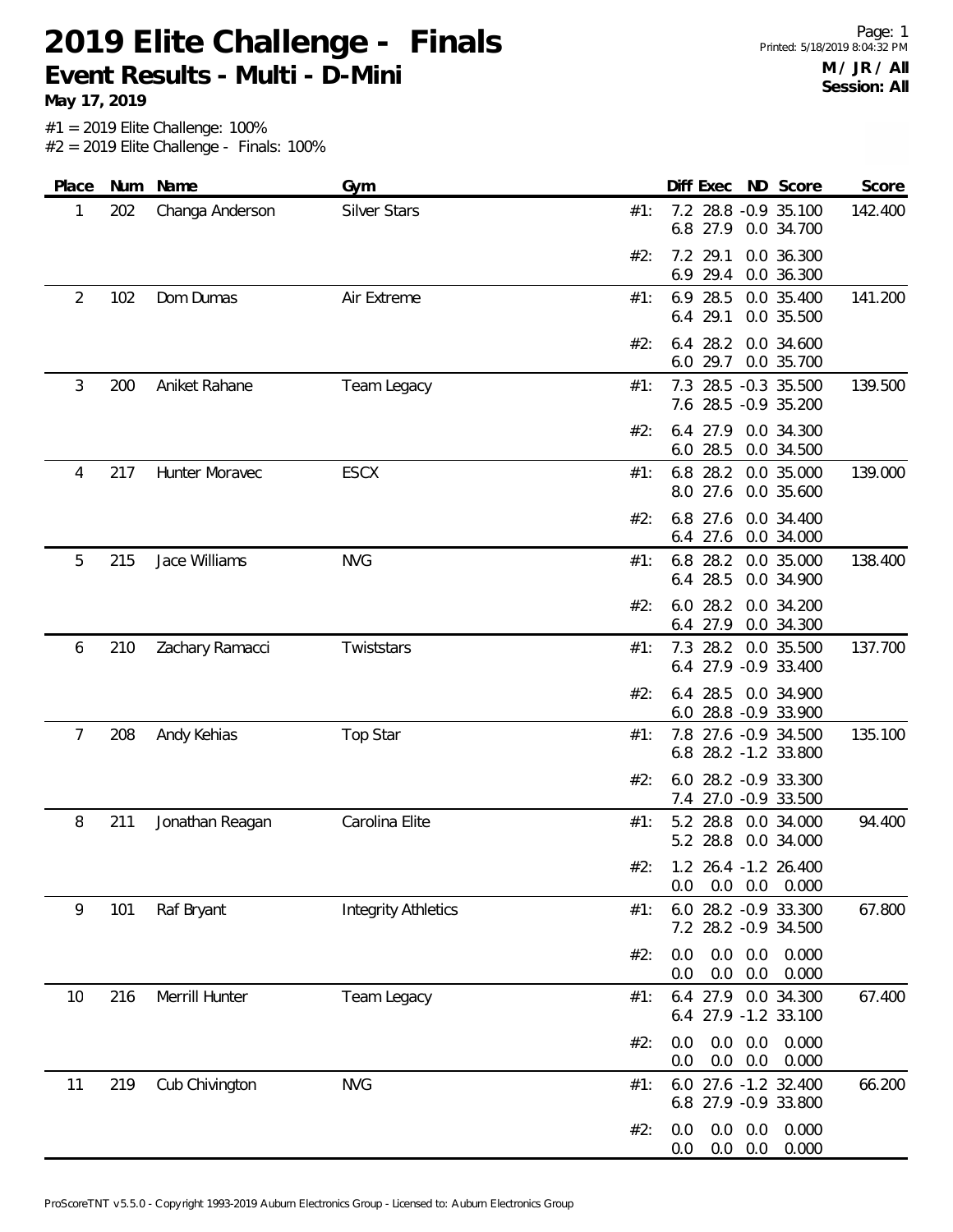**May 17, 2019**

| Place | Num | Name           | Gym                 |     | ND Score<br>Diff Exec                                    | Score  |
|-------|-----|----------------|---------------------|-----|----------------------------------------------------------|--------|
| 12    | 218 | Nate Stearns   | <b>Top Star</b>     | #1: | 28.2 0.0 34.200<br>6.0<br>5.6 27.6 -1.5 31.700           | 65.900 |
|       |     |                |                     | #2: | 0.0<br>0.0<br>0.000<br>0.0<br>0.0<br>0.0<br>0.000<br>0.0 |        |
| 13    | 206 | Garrett George | <b>MTGA</b>         | #1: | 5.6 27.6 -0.9 32.300<br>26.7 - 0.9 31.400<br>5.6         | 63.700 |
|       |     |                |                     | #2: | 0.0<br>0.0<br>0.000<br>0.0<br>0.0<br>0.0<br>0.000<br>0.0 |        |
| 14    | 403 | Charlie Larson | Gleasons Gymnastics | #1: | 3.2 20.1<br>0.0 23.300<br>8.4 28.8<br>0.0 37.200         | 60.500 |
|       |     |                |                     | #2: | 0.0<br>0.0<br>0.000<br>0.0<br>0.0<br>0.0<br>0.000<br>0.0 |        |
| 15    | 405 | Rory O'Neil    | Gleasons Gymnastics | #1: | 3.2 19.8<br>0.0 23.000<br>5.6 26.7 -0.9 31.400           | 54.400 |
|       |     |                |                     | #2: | 0.0<br>0.0<br>0.0<br>0.000<br>0.0<br>0.0<br>0.000<br>0.0 |        |
| 16    | 201 | Julian Wright  | <b>Silver Stars</b> | #1: | 29.1<br>0.0 36.300<br>7.2<br>0.0<br>0.0<br>0.0<br>0.000  | 36.300 |
|       |     |                |                     | #2: | 0.0<br>0.0<br>0.0<br>0.000<br>0.0<br>0.0<br>0.000<br>0.0 |        |
| 17    | 199 | Zeke Dayton    | Wasatch             | #1: | 0.0<br>0.0<br>0.0<br>0.000<br>28.5 -1.2 34.500<br>7.2    | 34.500 |
|       |     |                |                     | #2: | 0.0<br>0.0<br>0.000<br>0.0<br>0.0<br>0.0<br>0.0<br>0.000 |        |
| 18    | 232 | Andrew Lamb    | World Elite         | #1: | 0.0<br>0.0<br>0.000<br>0.0<br>27.9 -0.3 34.400<br>6.8    | 34.400 |
|       |     |                |                     | #2: | 0.0<br>0.000<br>0.0<br>0.0<br>0.0<br>0.0<br>0.000<br>0.0 |        |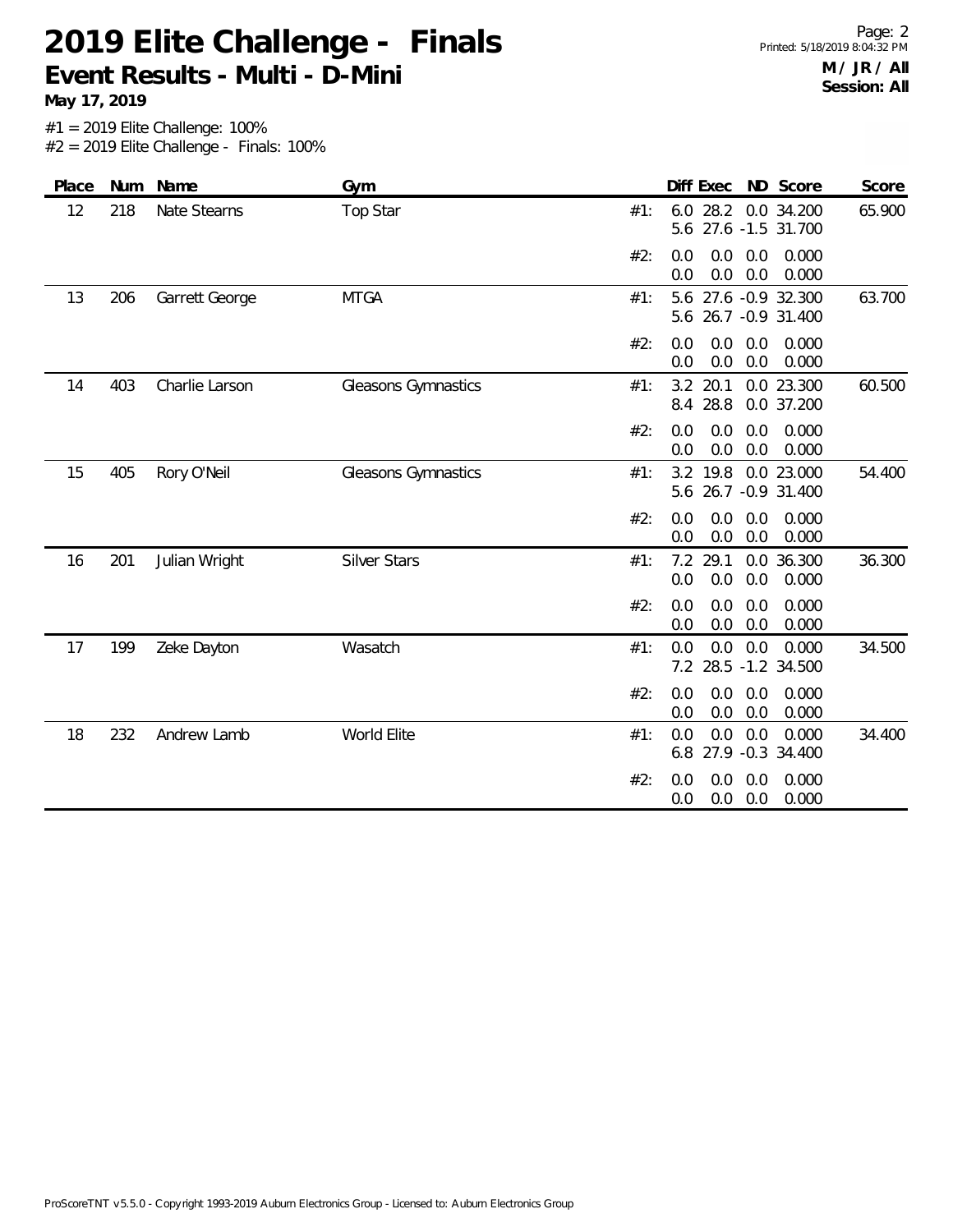| Place          | Num | Name            | Gym                      | Diff Exec ND Score<br>Score                                             |
|----------------|-----|-----------------|--------------------------|-------------------------------------------------------------------------|
| 1              | 103 | Shelby Nobuhara | High Altitude            | 6.8 28.2 -0.9 34.100<br>132.900<br>#1:<br>6.4 27.0 -1.5 31.900          |
|                |     |                 |                          | 6.0 27.9 0.0 33.900<br>#2:<br>4.8<br>28.2 0.0 33.000                    |
| $\overline{2}$ | 212 | Allie Singer    | World Elite              | 28.5 -0.3 34.200<br>130.500<br>6.0<br>#1:<br>6.0 28.2 0.0 34.200        |
|                |     |                 |                          | 5.6 28.2 -0.9 32.900<br>#2:<br>5.2 24.3 -0.3 29.200                     |
| 3              | 213 | Sophie Stone    | 3T1                      | 5.2 28.8 -0.9 33.100<br>128.100<br>#1:<br>4.4 27.3 -1.2 30.500          |
|                |     |                 |                          | 28.5 0.0 33.300<br>#2:<br>4.8<br>4.8 27.6 -1.2 31.200                   |
| 4              | 209 | Krista McNary   | Gymagic                  | 6.0 27.9<br>0.0 33.900<br>127.700<br>#1:<br>2.8 26.7<br>0.0 29.500      |
|                |     |                 |                          | 4.8 27.6 -0.9 31.500<br>#2:<br>27.6 0.0 32.800<br>5.2                   |
| 5              | 204 | Cammie Cooper   | <b>TEG</b>               | 5.2 27.3 -0.3 32.200<br>127.600<br>#1:<br>4.8 27.9 0.0 32.700           |
|                |     |                 |                          | 27.6<br>0.0 32.400<br>#2:<br>4.8<br>4.8 26.4 -0.9 30.300                |
| 6              | 410 | Maia Amano      | <b>MTGA</b>              | 102.400<br>#1:<br>6.0 27.9 0.0 33.900<br>5.6 29.1<br>0.0 34.700         |
|                |     |                 |                          | #2:<br>0.0<br>0.0<br>0.000<br>0.0<br>28.2 0.0 33.800<br>5.6             |
| 7              | 207 | Andi Holmes     | <b>NVG</b>               | 28.5<br>101.400<br>5.6<br>0.0 34.100<br>#1:<br>6.0 27.9<br>0.0 33.900   |
|                |     |                 |                          | 0.0<br>0.0<br>0.000<br>#2:<br>0.0<br>0.0 33.400<br>5.2<br>28.2          |
| 8              | 198 | Aliah Raga      | <b>Dulles Gymnastics</b> | 28.2<br>0.0 33.800<br>100.400<br>#1:<br>5.6<br>5.6 28.2 -0.9 32.900     |
|                |     |                 |                          | #2:<br>5.2 28.5 0.0 33.700<br>$0.0$ $0.0$ $0.0$ $0.000$                 |
| 9              | 106 | Olivia Lanham   | Let It Shine             | 4.8 27.3 -0.9 31.200<br>#1:<br>62.000<br>4.4 27.3 -0.9 30.800           |
|                |     |                 |                          | #2:<br>0.0<br>$0.0\quad 0.0$<br>0.000<br>$0.0\quad 0.0$<br>0.000<br>0.0 |
| 10             | 214 | Brooke Warzecha | Gymagic                  | $0.0\quad 0.0$<br>0.000<br>32.600<br>#1:<br>0.0<br>5.6 27.3 -0.3 32.600 |
|                |     |                 |                          | 0.000<br>#2:<br>0.0<br>$0.0\ 0.0$<br>$0.0\ 0.0$<br>0.000<br>0.0         |
|                |     |                 |                          |                                                                         |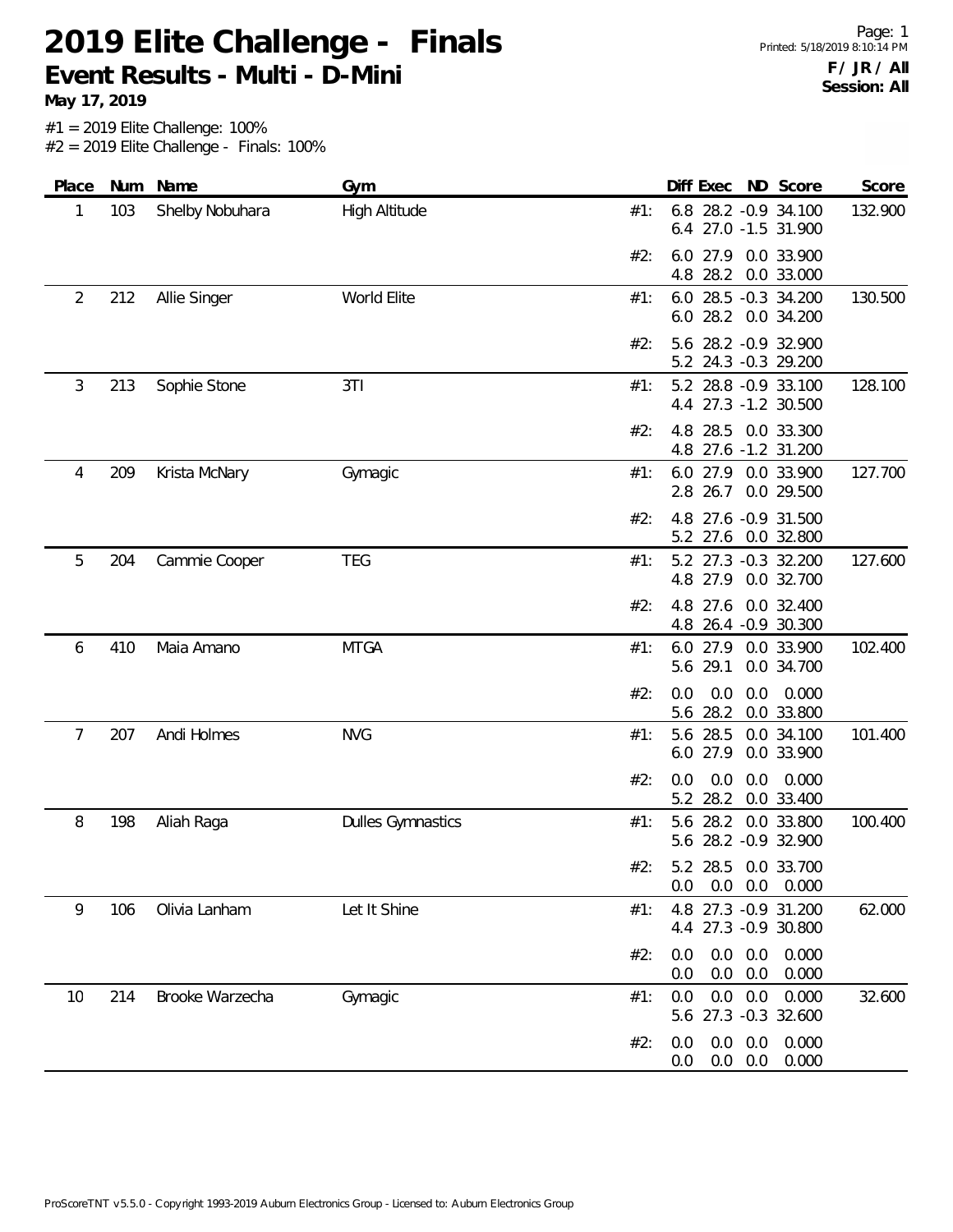**May 17, 2019**

| Place | Num | Name                 | Gym                        |     | Diff Exec                  | ND Score                                     | Score   |
|-------|-----|----------------------|----------------------------|-----|----------------------------|----------------------------------------------|---------|
| 1     | 141 | Alex Renkert         | <b>Integrity Athletics</b> | #1: | 8.9                        | 9.2 28.8 0.0 38.000<br>28.2 -0.3 36.800      | 147.900 |
|       |     |                      |                            | #2: | 9.6                        | 27.9 -0.9 36.600<br>8.9 27.9 -0.3 36.500     |         |
| 2     | 295 | Noah Orr             | Air Sports                 | #1: | 6.6 29.1<br>8.4 29.1       | 0.0 35.700<br>0.0 37.500                     | 145.900 |
|       |     |                      |                            | #2: | 29.4<br>7.2<br>8.8         | 0.0 36.600<br>27.6 -0.3 36.100               |         |
| 3     | 294 | <b>Trevor Harder</b> | Carolina Elite             | #1: | 28.5<br>6.9<br>8.0 28.5    | 0.0 35.400<br>0.0 36.500                     | 144.100 |
|       |     |                      |                            | #2: | 7.6 28.2<br>7.6 28.8       | 0.0 35.800<br>0.0 36.400                     |         |
| 4     | 147 | Simon Smith          | High Altitude              | #1: | 26.4<br>8.1<br>28.8<br>8.4 | 0.0 34.500<br>0.0 37.200                     | 143.000 |
|       |     |                      |                            | #2: |                            | 8.0 28.8 -0.3 36.500<br>7.2 28.5 -0.9 34.800 |         |
| 5     | 146 | Joshua Rasoul        | So Cal TTC                 | #1: |                            | 7.2 28.2 -0.9 34.500<br>7.6 28.2 -0.9 34.900 | 141.100 |
|       |     |                      |                            | #2: |                            | 9.6 27.9 -0.3 37.200<br>6.0 28.5 0.0 34.500  |         |
| 6     | 150 | Aidan Casey          | Seattle Gymnastics-B       | #1: |                            | 8.0 27.6 0.0 35.600<br>7.6 28.2 -0.9 34.900  | 140.800 |
|       |     |                      |                            | #2: |                            | 7.6 27.9 -0.3 35.200<br>7.2 27.9 0.0 35.100  |         |
| 7     | 296 | Ruben Padilla        | Wasatch                    |     | 9.2 28.8                   | #1: 10.8 28.2 -0.9 38.100<br>0.0 38.000      | 136.400 |
|       |     |                      |                            | #2: | 4.8<br>20.1<br>8.1         | 0.0 24.900<br>28.5 -1.2 35.400               |         |
| 8     | 152 | CJ Rhoades           | <b>Amplify Gymnastics</b>  | #1: |                            | 9.2 28.5 -1.2 36.500<br>8.4 28.2 -0.3 36.300 | 129.300 |
|       |     |                      |                            |     | 20.1<br>5.1                | #2: 7.3 25.2 -1.2 31.300<br>0.0 25.200       |         |
| 9     | 298 | <b>Weston Sitz</b>   | Eagle Gymnastics TX        | #1: | 6.8<br>6.8 27.9            | 27.9 -0.3 34.400<br>0.0 34.700               | 69.100  |
|       |     |                      |                            | #2: | 0.0<br>0.0<br>0.0<br>0.0   | 0.0<br>0.000<br>0.0<br>0.000                 |         |
| 10    | 143 | Randy Holmes         | Gymnastics Central         | #1: | 6.0<br>7.2 28.5            | 28.5 -1.2 33.300<br>0.0 35.700               | 69.000  |
|       |     |                      |                            | #2: | 0.0<br>0.0<br>0.0<br>0.0   | 0.0<br>0.000<br>0.0<br>0.000                 |         |
| 11    | 290 | Nick Melloni         | <b>Dulles Gymnastics</b>   | #1: |                            | 6.0 27.9 -0.3 33.600<br>7.2 28.2 -0.3 35.100 | 68.700  |
|       |     |                      |                            | #2: | 0.0<br>0.0<br>0.0          | 0.0<br>0.000<br>$0.0\ 0.0$<br>0.000          |         |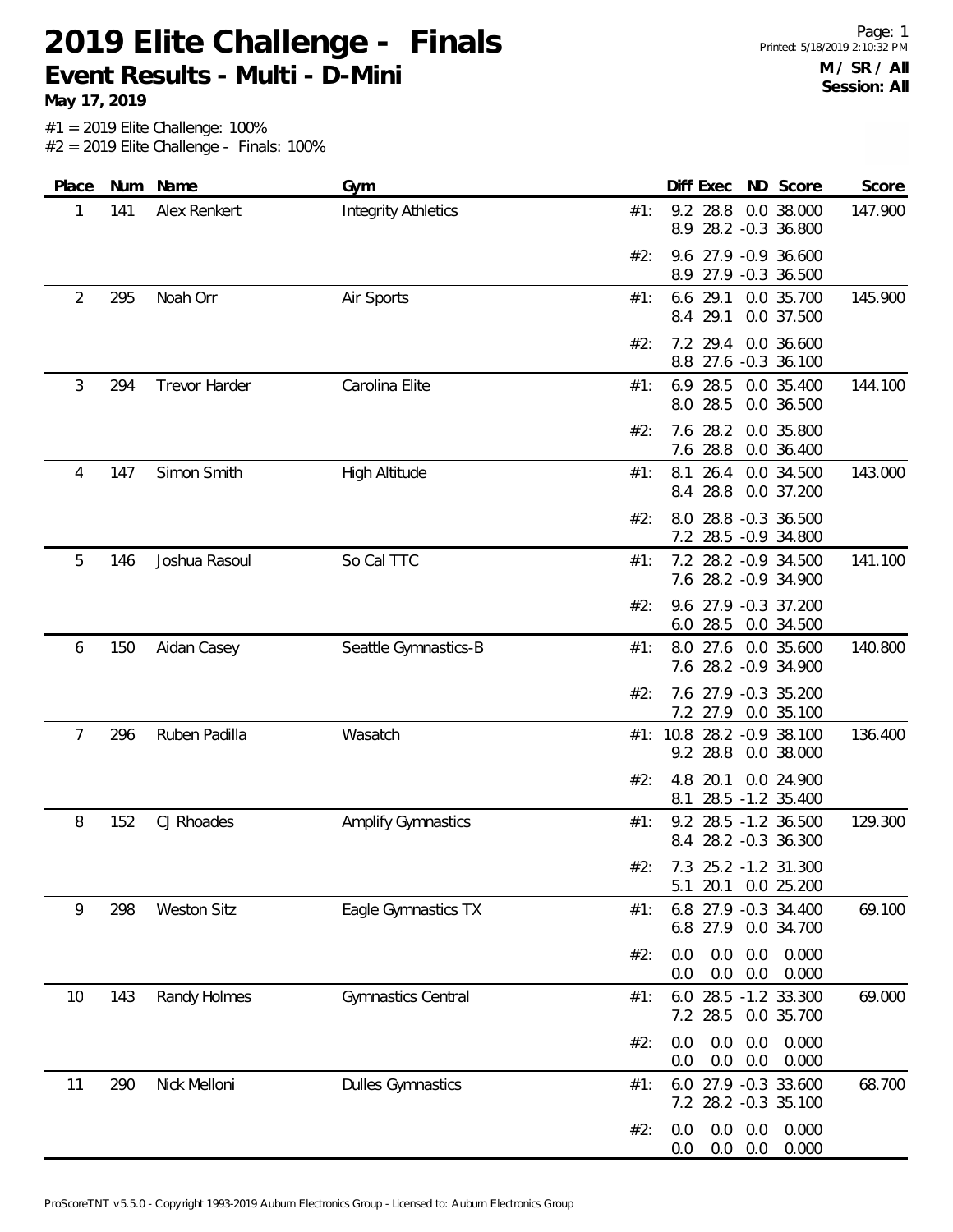#1 = 2019 Elite Challenge: 100% **May 17, 2019**

 $#2 = 2019$  Elite Challenge - Finals: 100%

| Place | Num | Name                | Gym                       | ND Score<br>Diff Exec<br>Score                                           |
|-------|-----|---------------------|---------------------------|--------------------------------------------------------------------------|
| 12    | 291 | Jeremy Cooper       | National Gymnastics       | 27.6 -1.2 32.800<br>68.500<br>#1:<br>6.4<br>28.5<br>7.2<br>0.0 35.700    |
|       |     |                     |                           | #2:<br>0.0<br>0.0<br>0.000<br>0.0<br>0.0<br>0.0<br>0.0<br>0.000          |
| 13    | 144 | Nick Francken       | Tornado Sport Club        | 28.2 -0.9 34.500<br>67.400<br>7.2<br>#1:<br>6.8 27.3 -1.2 32.900         |
|       |     |                     |                           | #2:<br>0.0<br>0.0<br>0.0<br>0.000<br>0.0<br>0.0<br>0.000<br>0.0          |
| 14    | 292 | Joshua Cooper       | National Gymnastics       | 27.9 -0.3 34.400<br>66.800<br>#1:<br>6.8<br>4.8 27.9 -0.3 32.400         |
|       |     |                     |                           | #2:<br>0.0<br>0.000<br>0.0<br>0.0<br>0.0<br>0.0<br>0.0<br>0.000          |
| 15    | 302 | KJ Newman           | National Gymnastics       | 7.2<br>27.9 -1.2 33.900<br>66.000<br>#1:<br>6.9 25.5 -0.3 32.100         |
|       |     |                     |                           | 0.000<br>#2:<br>0.0<br>0.0<br>0.0<br>0.0<br>0.0<br>0.0<br>0.000          |
| 16    | 142 | <b>Tate Simmons</b> | <b>Amplify Gymnastics</b> | 2.4<br>20.4<br>0.0 22.800<br>22.800<br>#1:<br>0.0<br>0.0<br>0.0<br>0.000 |
|       |     |                     |                           | 0.000<br>#2:<br>0.0<br>0.0<br>0.0<br>0.0<br>0.0<br>0.0<br>0.000          |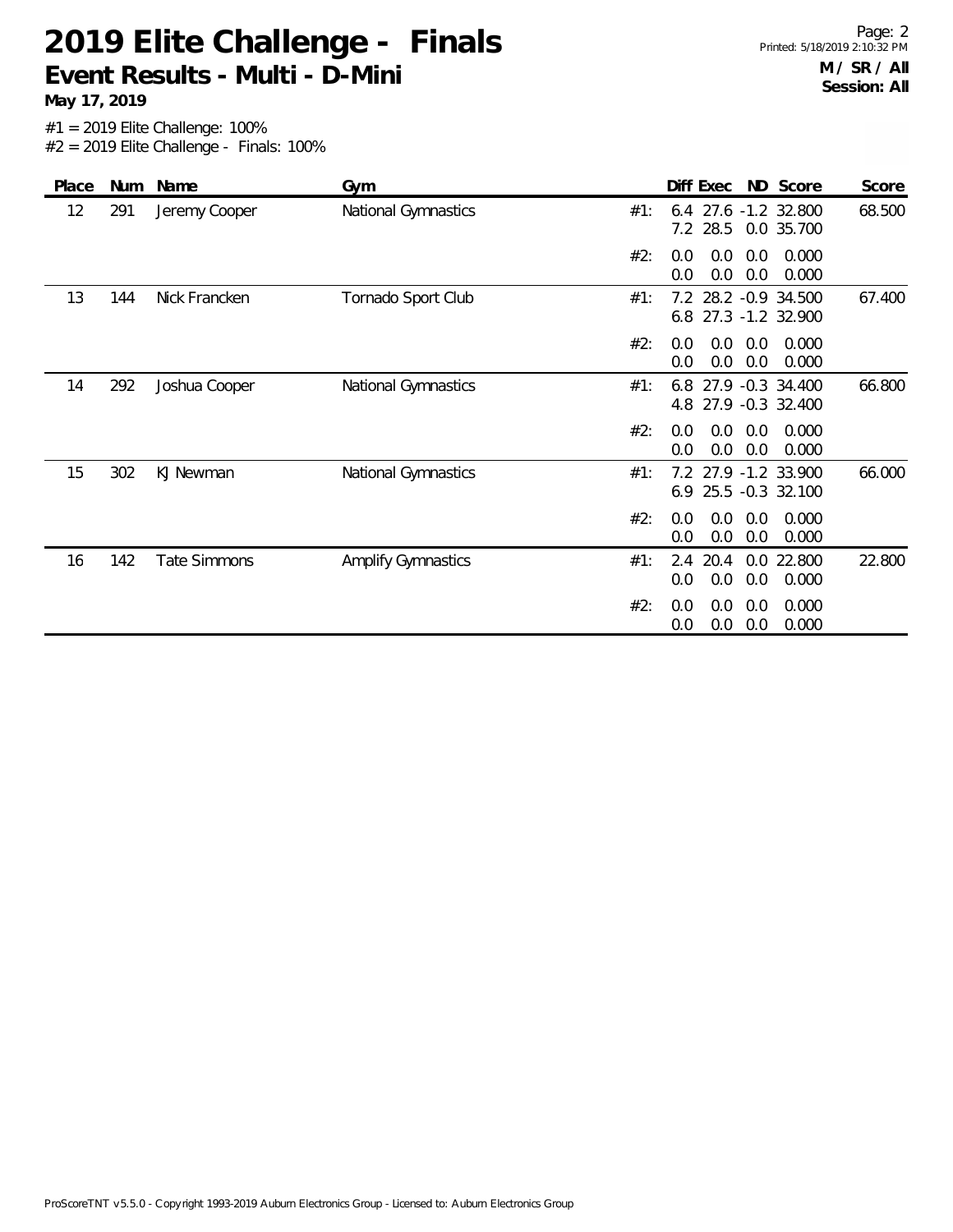**May 17, 2019**

| Place          | Num | Name                 | Gym                        |     | Diff Exec                  | ND Score                                     | Score   |
|----------------|-----|----------------------|----------------------------|-----|----------------------------|----------------------------------------------|---------|
| 1              | 408 | Kayttie Nakamura     | <b>MTGA</b>                | #1: | 6.4 28.2<br>7.2 28.2       | 0.0 34.600<br>0.0 35.400                     | 138.500 |
|                |     |                      |                            | #2: | 5.6<br>28.2<br>27.9<br>6.8 | 0.0 33.800<br>0.0 34.700                     |         |
| $\overline{2}$ | 301 | Kristle Lowell       | <b>MPSC</b>                | #1: | $6.4$ 27.6<br>6.0 27.6     | 0.0 34.000<br>0.0 33.600                     | 136.700 |
|                |     |                      |                            | #2: | 7.6 27.6<br>6.0 27.9       | 0.0 35.200<br>0.0 33.900                     |         |
| $\mathfrak{Z}$ | 153 | Tristan Van Natta    | <b>Integrity Athletics</b> | #1: |                            | 6.0 28.2 0.0 34.200<br>6.4 28.5 -0.3 34.600  | 136.100 |
|                |     |                      |                            | #2: | 28.2<br>5.6                | 0.0 33.800<br>5.6 28.2 -0.3 33.500           |         |
| 4              | 149 | Aubrey Beyers        | Kris Power Tumbling        | #1: | 6.0 27.9<br>28.2<br>6.4    | 0.0 33.900<br>0.0 34.600                     | 135.900 |
|                |     |                      |                            | #2: | 5.2 28.5<br>5.2<br>28.5    | 0.0 33.700<br>0.0 33.700                     |         |
| 5              | 409 | <b>Sydney Senter</b> | <b>MTGA</b>                | #1: | 6.0 28.2<br>5.6 28.2       | 0.0 34.200<br>0.0 33.800                     | 134.000 |
|                |     |                      |                            | #2: | 5.6 27.6<br>5.2 27.6       | 0.0 33.200<br>0.0 32.800                     |         |
| 6              | 151 | Lacey Jenkins        | <b>Integrity Athletics</b> | #1: | 6.8 28.2                   | 6.4 27.6 0.0 34.000<br>0.0 35.000            | 132.400 |
|                |     |                      |                            | #2: |                            | 6.0 28.2 -0.3 33.900<br>5.2 24.6 -0.3 29.500 |         |
| 7              | 148 | Trinity Van Natta    | <b>Integrity Athletics</b> | #1: | 5.2 27.9<br>5.2 27.9       | 0.0 33.100<br>0.0 33.100                     | 132.300 |
|                |     |                      |                            | #2: | 5.2 28.2<br>27.9<br>4.8    | 0.0 33.400<br>0.0 32.700                     |         |
| 8              | 288 | Mikaela Hunter       | Team Legacy                | #1: |                            | 6.0 27.9 -0.9 33.000<br>5.6 28.2 0.0 33.800  | 130.800 |
|                |     |                      |                            | #2: |                            | 5.2 28.2 -0.9 32.500<br>4.8 27.6 -0.9 31.500 |         |
| 9              | 145 | Ariel Kibler         | <b>Gymnastics Central</b>  | #1: |                            | 6.0 27.3 -0.3 33.000<br>5.6 27.6 0.0 33.200  | 66.200  |
|                |     |                      |                            | #2: | 0.0<br>0.0<br>0.0<br>0.0   | 0.0<br>0.000<br>0.0<br>0.000                 |         |
| 10T            | 299 | Kellyn Euhus         | <b>Top Star</b>            | #1: | 5.6 27.0                   | 5.6 27.9 0.0 33.500<br>0.0 32.600            | 66.100  |
|                |     |                      |                            | #2: | 0.0<br>0.0<br>0.0          | 0.0<br>0.000<br>$0.0\quad 0.0$<br>0.000      |         |
| 11T            | 300 | Kiley Lockett        | World Elite                | #1: |                            | 5.2 27.3 -1.2 31.300<br>7.2 27.9 -0.3 34.800 | 66.100  |
|                |     |                      |                            | #2: | 0.0<br>0.0<br>0.0<br>0.0   | 0.0<br>0.000<br>0.0<br>0.000                 |         |